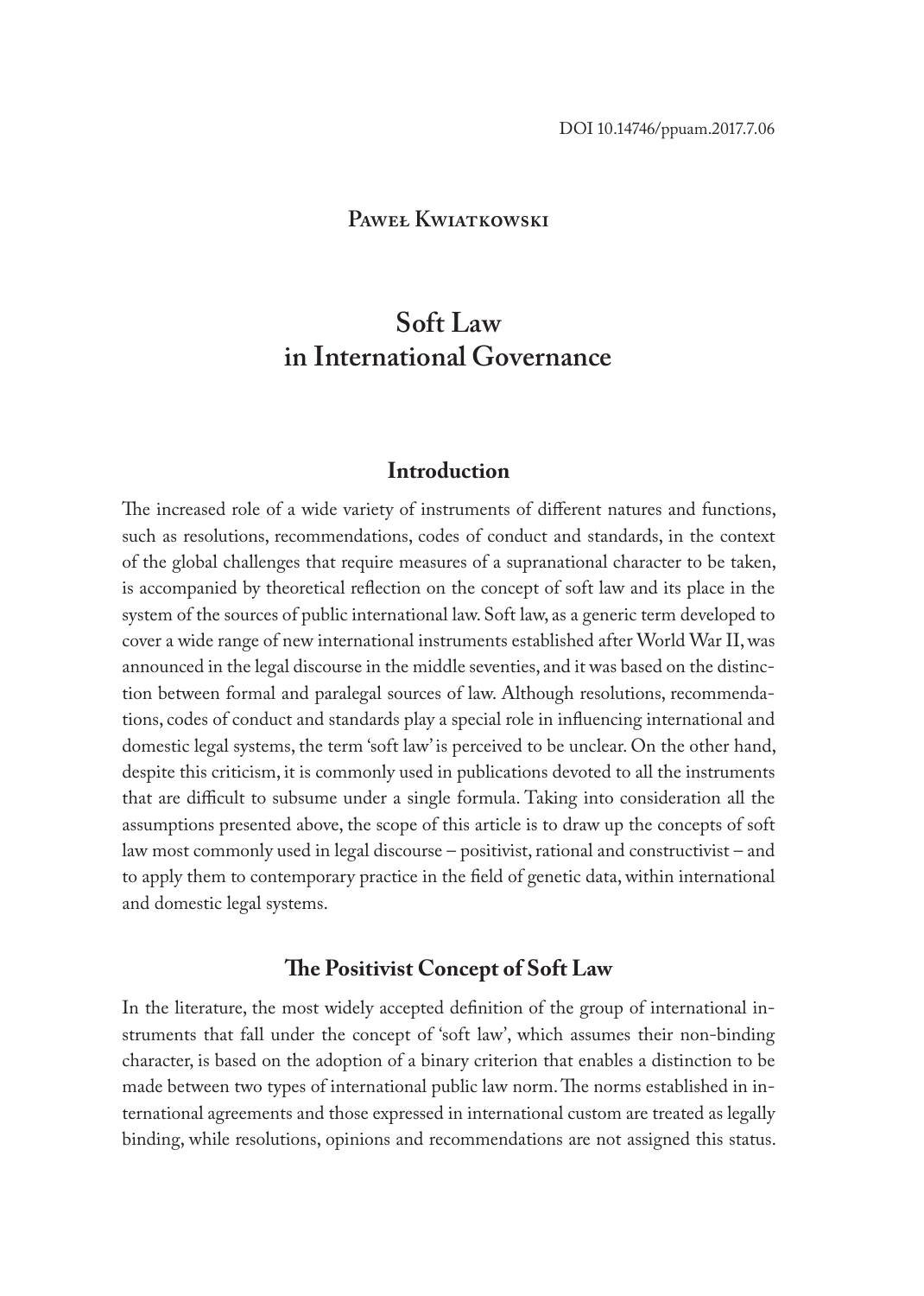The binary criterion separating these two types of regulation is referred to by, *inter alia*, Wolfgang Reinicke and Jan Martin Witte<sup>1</sup> in *Commitment and Compliance: The Role of Non-Binding Norms in the International Legal System*, and Francis Snyder2 in *Soft Law and International Practice in the European Community*. In the former book, Reinicke and Witte adopted the binary criterion for distinguishing between international regulations in order to analyze the role of soft law in the human rights system, environmental law, arms control, and in the spheres of commerce and finance, thereby revealing the role of soft law in ensuring that states comply with legal regulations. This analysis is accompanied by argumentation in the style of legal-dogmatics, in which Reinicke and Witte formulate the definition of soft law as non-binding legal agreements.3 While these authors have focused on international agreements, Snyder proposes a broader approach, defining soft law as rules of conduct that in principle do not possess legally binding force, but which do have practical outcomes.<sup>4</sup>

## **The Rational Concept of Soft Law**

Theoretical concepts that can be subsumed under the paradigm of institutional rationalism frame the distinctions between legal instruments in terms of the choices made by the international community. The approach takes into account the preferences of social actors, and is at the same time informed by a neo-utilitarian view of the world<sup>5</sup>. This entails evaluating the process through which legal instruments are created, focusing on the strategies which constitute an expression of these preferences.6 This approach places the focus on states, exploring how the institutions of international law fulfil the interests of states by resolving the challenges that require collective action. As David Trubek, Patrick Cottrell and Mark Nance observe, the norms established in this way are intended to stabilize the expectations of social actors.7 These authors, while analyzing the proposals for the interpretation of soft law expressed from the perspective of institutional rationalism, focus on the catalogue of causes found in the literature on the subject that can deter-

<sup>1</sup> W. Reinicke, J.M. Witte, *Interdependence, Globalization, and Sovereignty: The Role of Non-binding International Legal Accords*, in *Commitment and Compliance: The Role of Non-Binding Norms in the International Legal System*, ed. D. Shelton, Oxford 2003, p. 75.

<sup>2</sup> F. Snyder, *Soft Law and International Practice in the European Community*, in *The Construction of Europe: Essays in Honour of Emile Noël*, ed. S. Martin, Dordrecht 1994, pp. 197, 198.

<sup>3</sup> W. Reinicke, J.M. Witte, *Interdependence, Globalization, and Sovereignty*…, *op. cit.*, p. 75.

<sup>4</sup> F. Snyder, *Soft Law and International Practice*…, *op. cit.*, pp. 197, 198.

<sup>5</sup> D. Trubek, P. Cottrell, M. Nance, *Soft Law, Hard Law and European Integration: Toward a Theory of Hybridity*, "University of Wisconsin Legal Studies Research Paper" 2005, no. 1002, p. 71.

<sup>6</sup> B Kingsbury, *The Concept of Compliance as a Function of Competing Conceptions of International Law*, "Michigan Journal of International Law" 1998, vol. 19, p. 345.

<sup>7</sup> D. Trubek, P. Cottrell, M. Nance, *Soft Law, Hard Law and European Integration*…, *op. cit.*, p. 71.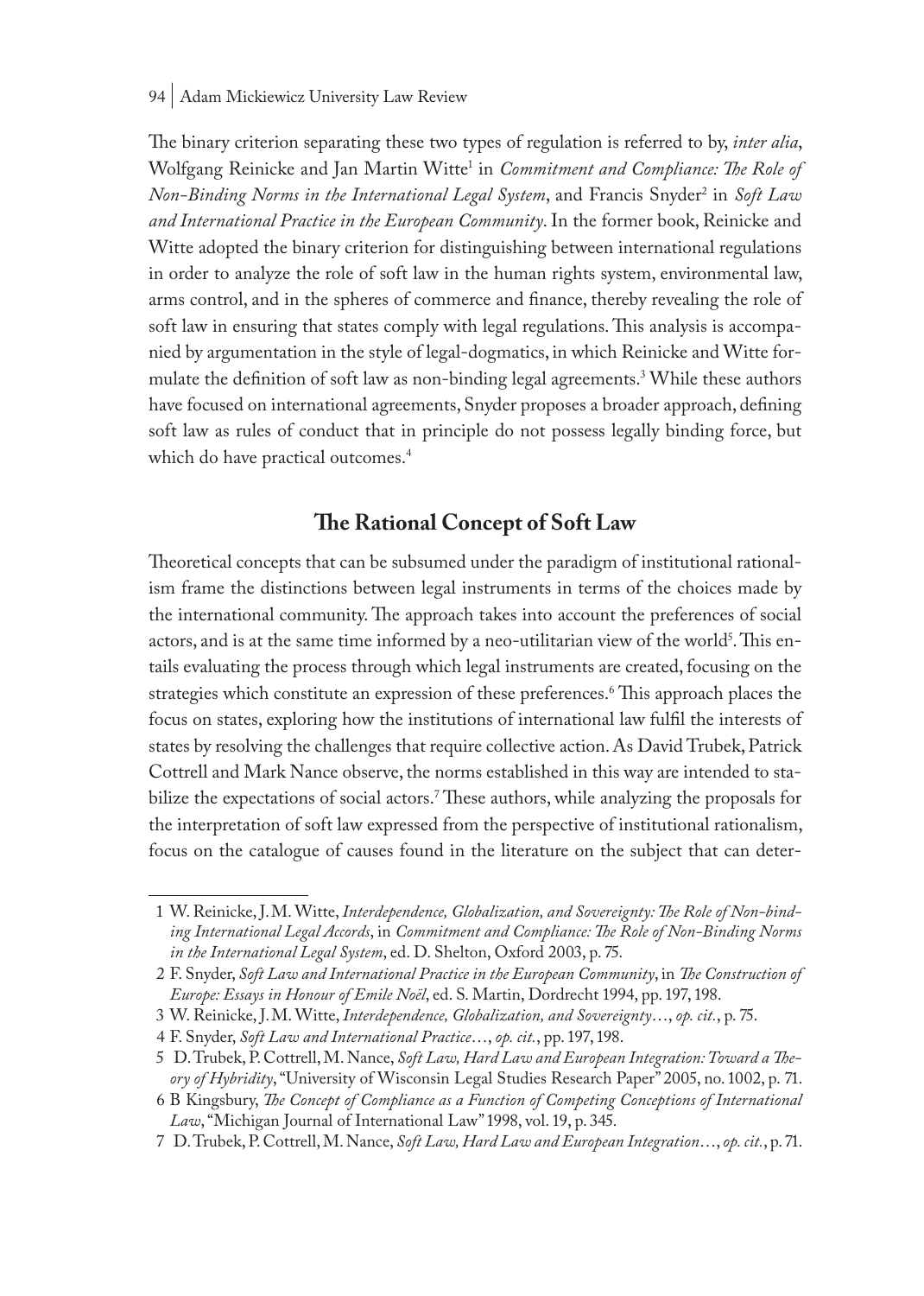mine the choice of a particular legal regime.8 In their opinion, some of the advantages of adopting soft law as a form of regulation are as follows:

- lower negotiation costs,
- less sacrifice on the part of states in terms of their sovereignty,
- greater freedom to implement international standards in domestic law systems,
- the possibility to renegotiate provisions due to changing circumstances,
- simplicity and speed of proceeding,
- work on creating new regulations is open to other participants in international relations,
- the possibility of establishing a basis for binding legal regulations that will be formulated in the future.

As institutional rationalists point out, these reasons provide a basis for selecting soft law as the form to regulate a chosen issue, with the choice conditioned by the context. This paradigm sits well with the theory of rational choice, whose author, Andrew Guzman, suggests that "soft law represents a choice by the parties to enter into a weaker form of commitment," while drawing up a model interpretation of institutional rationalism.

The concept of legalization is a development of the rationalist paradigm, as presented in *The Concept of Legalization.*10 The authors – Kenneth W. Abbott, Robert O. Keohane, Andrew Moravcsik, Anne-Marie Slaughter and Duncan Snidal – define legalization in international relations as varying across three dimensions:

- the precision of rules,
- obligation,
- delegation to a third party decision-maker.

The aforementioned criteria make it possible to define soft law by demonstrating that a given type of regulation is weaker in one of these three aspects. In this context, hard law "refers to legally binding obligations that are precise or can be made precise through adjudication or the issuance of detailed regulations and that delegate authority for interpreting and implementing the law."11 Whereas, in contrast "the realm of soft law begins once legal arrangements are weakened along one or more of the dimensions of obligation, precision, and delegation."<sup>12</sup>

<sup>8</sup> Cf. C. Lipson, *Why Are Some International Agreements Informal?*, "International Organization" 1991, p. 45; H. Hillgenberg, *A Fresh Look at Soft Law*, "European Journal of International Law" 1999, no. 3, pp. 499-515.

<sup>9</sup> A. Guzman, *The Design of International Agreements*, "The European Journal of International Law" 2005, vol. 16 no. 4, p. 611.

<sup>10</sup> K.W. Abbott, R.O. Keohane, A. Moravcsik, A.M. Slaughter, D. Snidal, *The Concept of Legalization*, "International Organization" 2000, vol. 54, issue 3, pp. 401-419.

<sup>11</sup> Ibidem, p. 421.

<sup>12</sup> Ibidem, p. 422.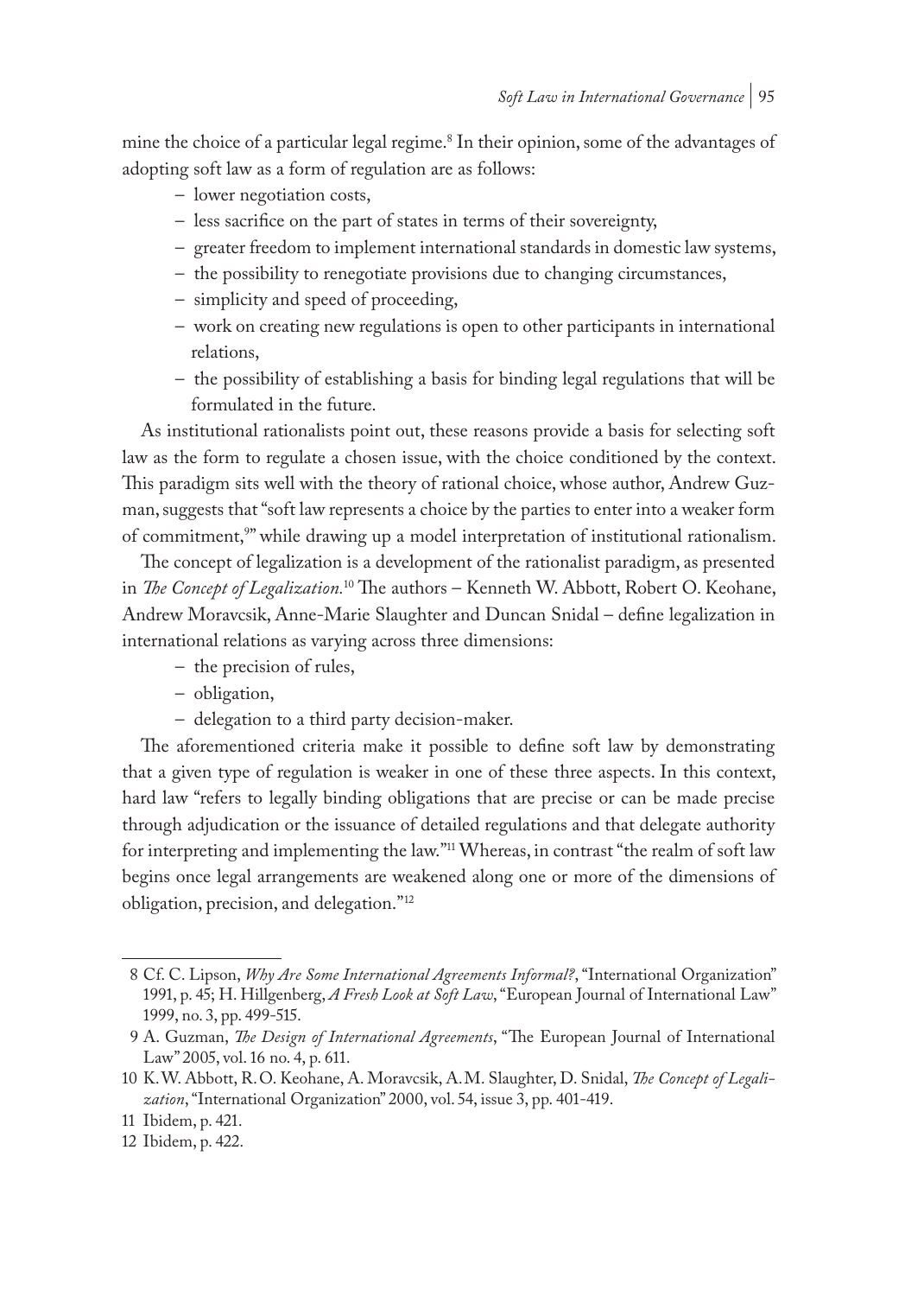### **The Constructivist Concept of Soft Law**

"Unlike positivism and materialism, which take the world as it is, constructivism sees the world as a project under construction, as becoming rather than being"13 - writes Emanuel Adler, when defining the constructivist paradigm. Representatives of constructivism focus on the process of creating and implementing the standards of international law. Stressing the role of this process as the focus of interest, they attempt to fill the gap between the law described in books and the law in action, which leads them to concentrate on the aforementioned process, regardless of the emphasis in other conceptions of the distinction between soft law and hard law. They adopt this assumption when demonstrating the varied impact of legal norms on the conduct of their addressees, not only in the system of international law, but also in national systems, which are perceived as a system of binding norms in the positivist and rationalist doctrines. Legal constructivism draws inspiration from sociological theories, which view the social world as an intersubjective structure. As John Ruggie writes:

At bottom, constructivism concerns the issue of human consciousness: the role it plays in international relations, and the implications for the logic and methods of social inquiry of taking it seriously. Constructivists hold the view that the building blocks of international reality are ideational as well as material; that ideational factors have normative as well as instrumental dimensions; that they express not only individual but also collective intentionality; and that the meaning and significance of ideational factors are not independent of time and place.14

By adopting this assumption, constructivists focus on the role of law in the process of socialization, viewing the process of creating law as an opportunity to strengthen the shared system of norms.

### **International Declaration on Human Genetic Data**

The development of the human rights system from a bioethical perspective is tied up with the policies of international organizations that focus on the new risks arising from the practical use of advances in the biological and medical sciences. The local consequences of global challenges such as genetic discrimination, attempts to enhance human beings and tamper with their integrity, or patent the human genome, required a transnational response. These actions were initiated by the United Nations, which laid the

<sup>13</sup> E. Adler, *Constructivism and International Relations Theory*, in *Handbook of International Relations*, eds. W. Carlsnaes, T. Risse, B. Simmons, London 2002, p. 113.

<sup>14</sup> J. Ruggie, *What Makes The World Hang Together*, "International Organization" 1998, no. 3, p. 52.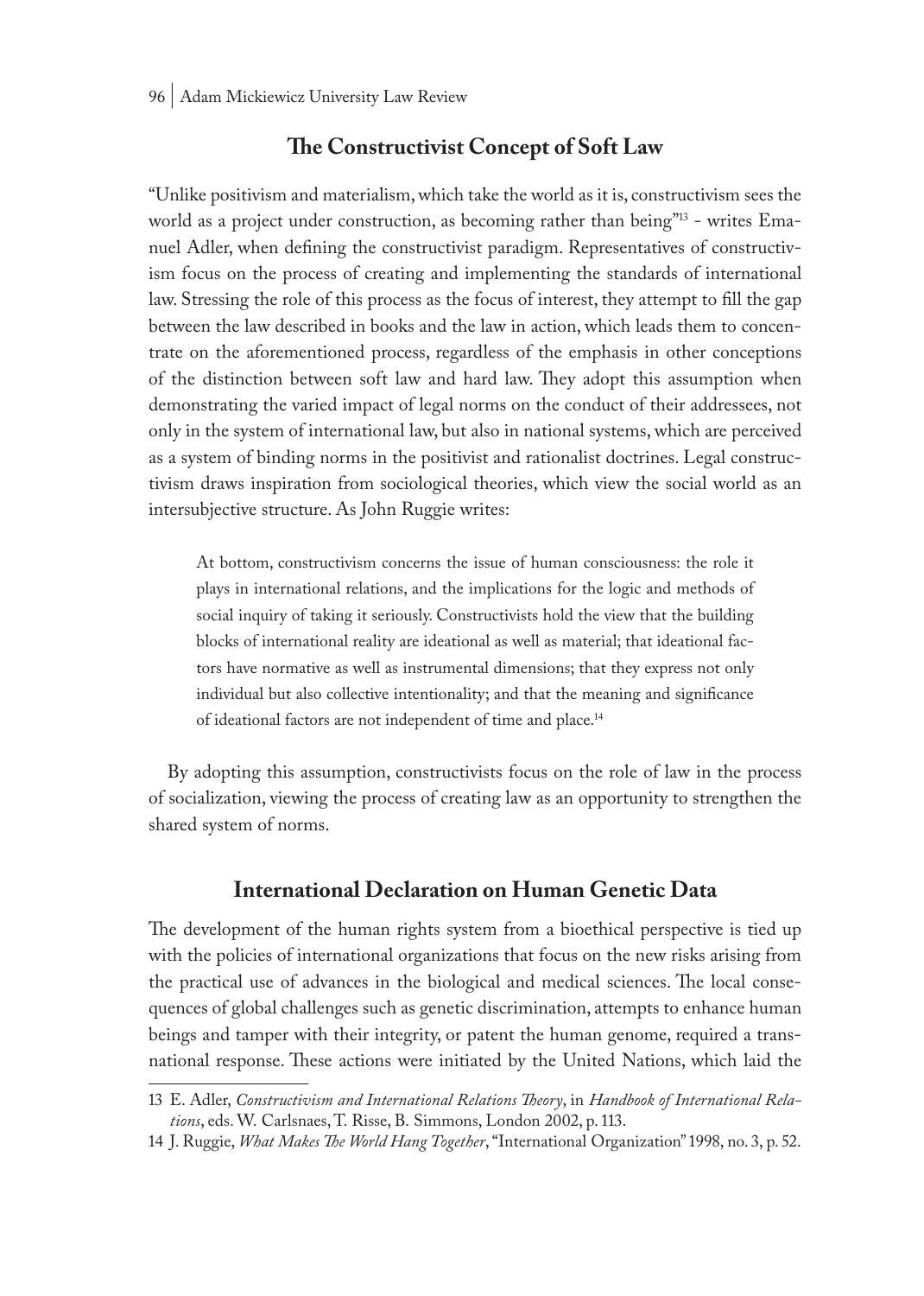foundations, in a declarative manner, for the direction in which national systems would develop. According to Janusz Symonides, questions concerning the impact of scientific progress and its technological applications on the human rights system became a subject of debate for the first time at the Human Rights Conference held in Tehran in 1968. Further international initiatives resulted in a series of papers that gave rise to declarations on the use of scientific and technological progress in the interests of peace and the benefit of mankind, which were adopted in 1975 by the United Nations General Assembly. The next step in the process of establishing international legislation that responded to the social consequences of genetic engineering was to confirm the right to use the applications of scientific progress, while at the same time addressing the risks involved. As Symonides points out, during the World Conference on Human Rights, held in Vienna in 1993, the international community clearly stated that these threats could have negative effects on dignity, integrity and human rights. Efforts to establish international regulations were intensified with the first scientific papers on genetic discrimination published by the team working under Paul Billings, and by the Human Genome Project, which aimed to determine the sequence of all the complementary pairs that make up the human genome. At that time, global problems emerged, requiring international initiatives, which were undertaken by the United Nations and the Council of Europe, and which gave rise to work on the extension of the international human rights system to the bioethical domain. One of these acts is the International Declaration on Human Genetic Data of 16 October, 2003, which is of key interest to this paper.

The International Declaration on Human Genetic Data, adopted by the General Conference of UNESCO on 16 October, 2003,<sup>15</sup> formulates the principles that bind "in the collection, processing, use and storage of human genetic data, human proteomic data and of the biological samples from which they are derived [...] in keeping with the requirements of equality, justice and solidarity, while giving due consideration to freedom of thought and expression, including freedom of research."16

This act gives special status to human genetic data, which it describes by distinguishing their attributes. These attributes are: the ability to define individuals' genetic predispositions, the ability to influence human offspring, the cultural dimension and the status of human genetic data as an information medium, the significance of which may be identified following genetic testing. This act calls for ensuring the appropriate level of

<sup>15</sup> V. J. Symonides, *Międzynarodowe instrumenty prawne w dziedzinie bioetyki i biotechnologii*, in *Prawa człowieka wobec rozwoju biotechnologii*, Warszawa 2013, p. 22; A. den Exter et al., *International health law and ethics*, Apeldoorn – Antwerp – Portland 2009 pp. 477-487; J.A. Bovenberg, *Property rights in Blood, Genes and Data. Naturally yours?*, Leiden – Boston 2006, p. 12; G.I. Serour, A.R.A. Ragab, *Ethics of genetic counselling*, in *The SAGE Handbook of Health Care Ethics*, eds. R. Chadwick, H. ten Have, E.M. Meslin, London 2011, p. 153.

<sup>16</sup> Art. 1 of the International Declaration on Human Genetic Data adopted on 16 October 2003 by the 32 session of the General Conference of UNESCO.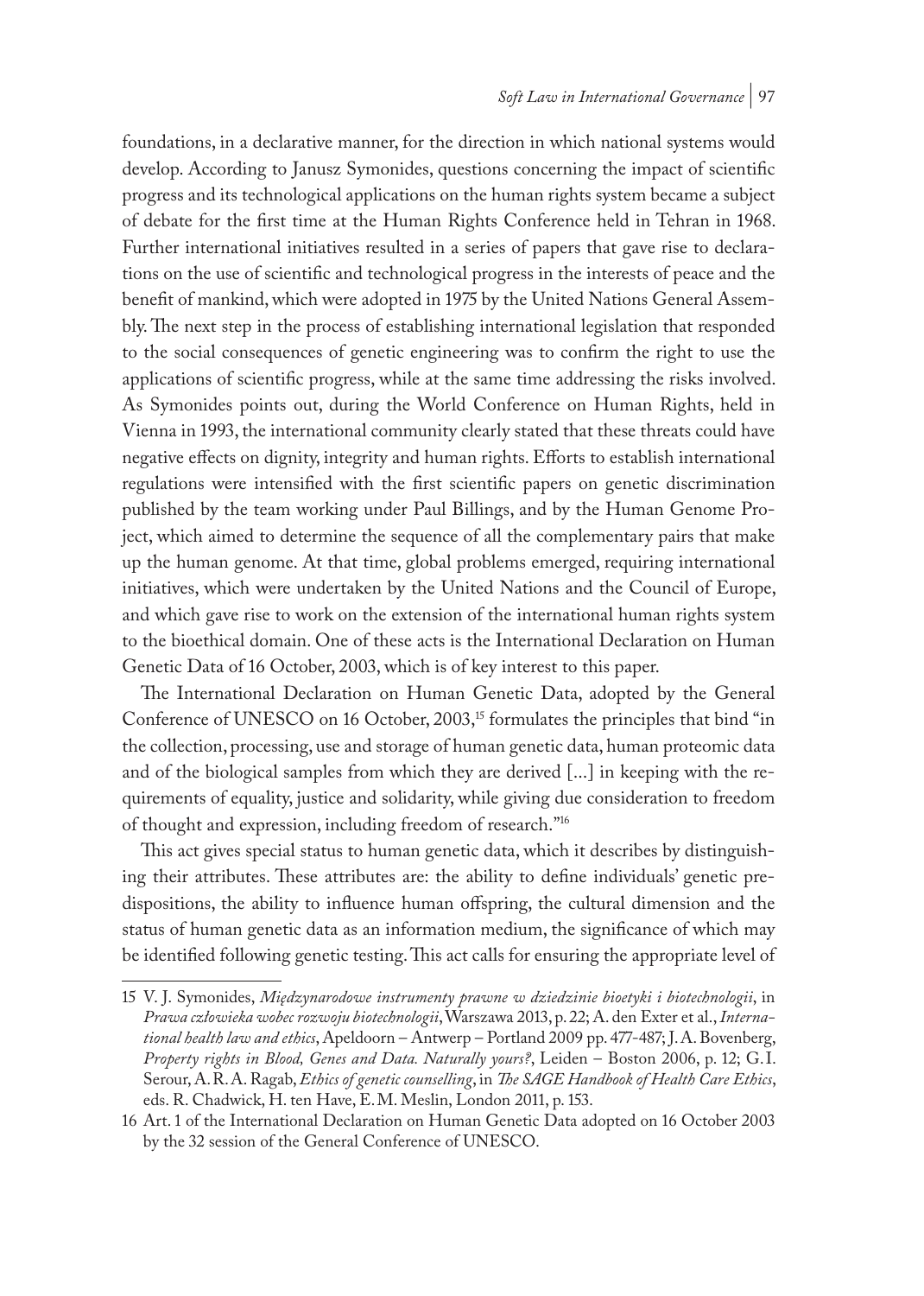protection both for the data and for the biological samples from which the said data may be obtained. It defines the purposes and procedures in the collection, processing, use and storage of the data. In particular, this covers diagnostics, health care, scientific research and forensic medicine, as well as criminal and other legal proceedings. The Declaration also admits the collection, processing, use and storage of data for purposes other than those numerically listed, establishing as a condition that they are consistent with its provisions and international human rights law. Those procedures related to using human genetic data and proteomic data must meet ethical norms, while policy itself in this area should take into account the opinions expressed by society. Ethics committees play an important role in this policy. These institutions – functioning at national, regional, local and institutional levels – have been ascribed the role of consultants, expressing an opinion in the process of establishing regulations to normalise measures taken in regard to human genetic data, proteomic data, and biological samples, as well as their usage in specific projects.

A condition that has to be met for steps to be taken in respect to human genetic data is that the person concerned gives their consent. This person's will must be expressed in an informed, voluntary and direct manner, after having received information concerning the purpose of the collection, processing, use and storage of the data, regarding the consequences connected to the said data, and about being able to withdraw consent at any stage of the proceedings. Following the example of the Universal Declaration on the Human Genome and Human Rights, the International Declaration on Human Genetic Data also allows for an exception to this rule, linked to reasons of great importance for the state of health of the person concerned, in the event of the said person being unable to express their conscious consent. The Declaration establishes that such intervention is defined by domestic legislation, and must proceed in keeping with the international system for the protection of human rights, while simultaneously taking into account the overriding character of the individual's interest. The Declaration also attaches authorisations to this interest regarding counselling and the results of examinations. These are: the right to decide whether or not to be informed of the results of examinations, and the right to take advantage of expert counselling when considering the option of agreeing to undergo genetic testing. Thus not allowing individuals to have access to their own data is in principle forbidden. However, this does not apply in the case of this data being irretrievably unlinked to that person as the identifiable source, or where such access is limited due to a threat to public health or order, or to national security.

The Declaration obliges states to take measures aimed at protecting the privacy of genetic data through the establishing of domestic legislation consistent with international human rights law. In this context it formulates a set of directives embracing the following: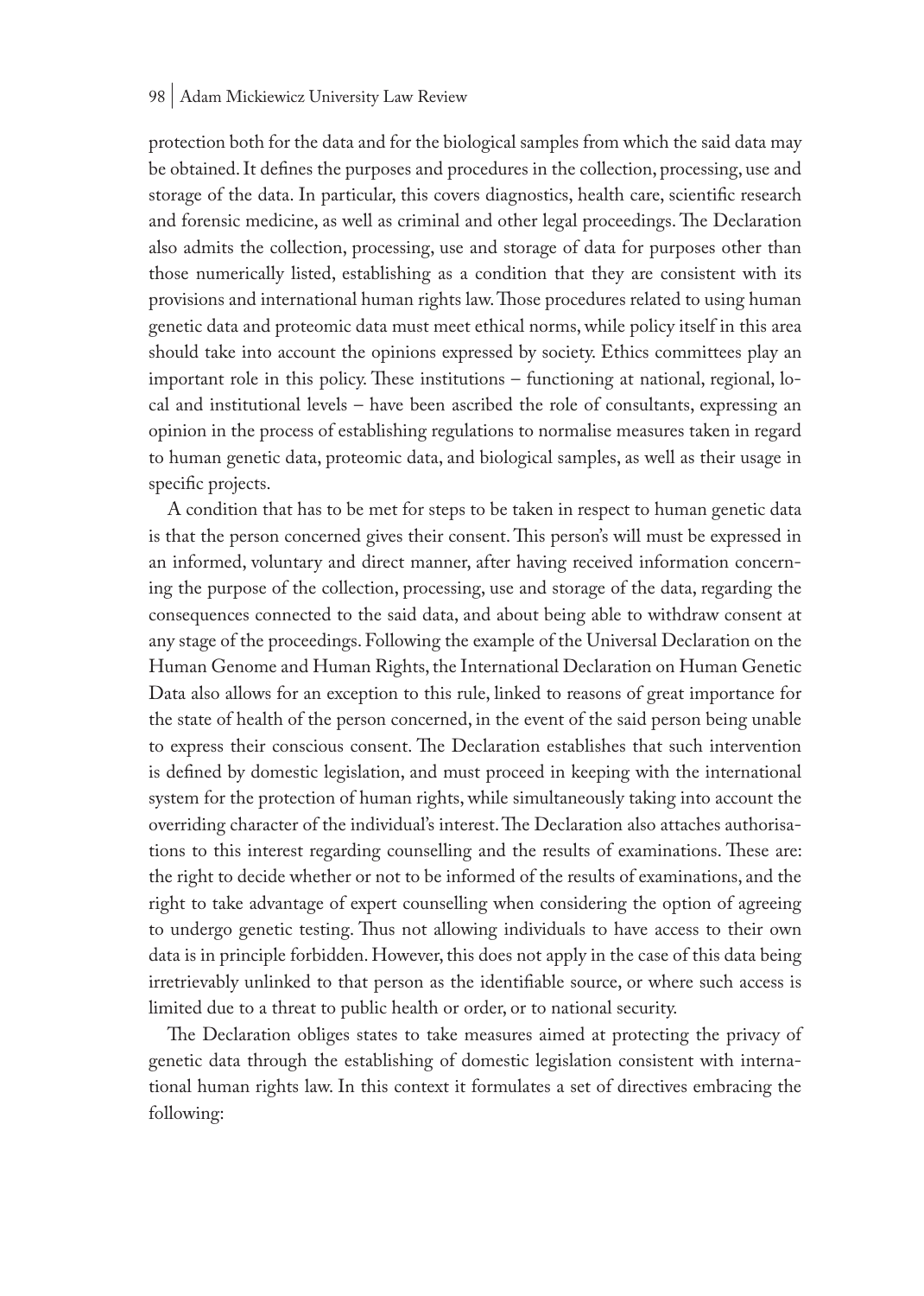- a prohibition on the disclosure or rendering accessible of human genetic data, proteomic data or biological samples linked to an identifiable person to third parties,<sup>17</sup>
- a requirement not to link human genetic data, proteomic data or biological samples collected for scientific research purposes to an identifiable person, with the exception of cases where this is essential for the nature of the research, while simultaneously ensuring protection of the privacy of these data and restricting their period of storage to the essential minimum,<sup>18</sup>
- a requirement for persons and organizational units responsible for the processing of both data and biological samples to ensure their accuracy, credibility, security and quality.<sup>19</sup>

The principles of international collaboration in regard to the circulation of data and samples are defined by three directives:

- a requirement for states to regulate the circulation of human genetic data, proteomic data and biological samples in accordance with national and international legislation, and in a manner ensuring fair access to these data,<sup>20</sup>
- a requirement for states to make every effort in regard to fostering the international dissemination of scientific knowledge related to human genetic data and proteomic data,<sup>21</sup>
- a requirement for scientists to make every effort towards establishing collaboration in regard to human genetic data and proteomic data, subject to the restrictions expressed in this Declaration.<sup>22</sup>

This collaboration involves the requirement to share the results of scientific research using human genetic data, proteomic data or biological samples, both with society and the international community, subject to the restrictions contained in domestic legislation and international agreements. The following are example ways of achieving this goal:

- establishing forms of special assistance provided to individual persons and groups participating in the research,
- guaranteeing access to medical care,
- using the research results to ensure new diagnostic methods, means of treatment, and drugs,
- providing support for the health service,
- providing research assistance for developing countries,

- 19 Art. 15.
- 20 Art. 18 letter a.

<sup>17</sup> Art. 14 letter b.

<sup>18</sup> Art. 14 letters c, d.

<sup>21</sup> Art. 14 letter b.

<sup>22</sup> Art. 14 letter c.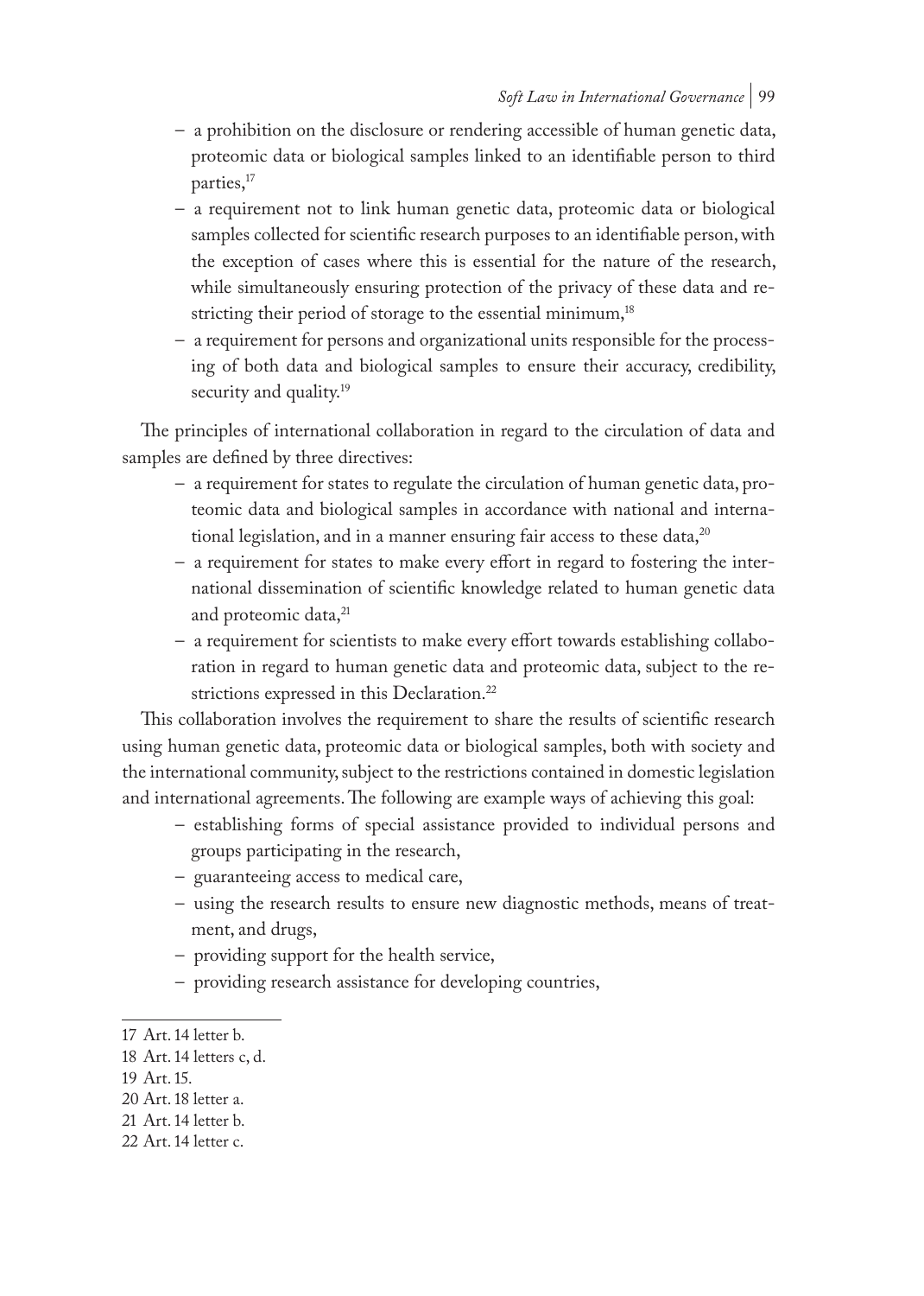– other forms of action in keeping with the principles of this Declaration.

The principles of access, protection of privacy, and the demands placed before institutions involved in the processing of human genetic data, proteomic data and biological samples, also define the purpose of their use. In order for there to be a change in the purpose of using genetic data, proteomic data and biological samples, there must be sufficient grounds for public interest. As such, the Declaration allows for an exception to the prohibition on changing the purpose of their use. The samples may be used for data generation based on previously-obtained consent expressed in an informed, voluntary and direct manner by the person concerned.

### **Human Genetic Data. From International Soft Law to Domestic Legal System**

The programmatic goals of soft law are pursued in a variety of ways by different countries in the international community. Among the examples of initiatives undertaken in this regard, it is worth mentioning the American, German and French approaches to some of the problems associated with the protection of genetic information. Both the United States and Germany have undertaken similar measures in line with international law on the protection of genetic information. The US Genetic Information Nondiscrimination Act of 21 May, 200823 deals with unequal treatment – in the fields of health insurance and employment – that is based on genetic information, defined as information gleaned from diagnostic tests and the history of family illness. Title I of this threepart act includes provisions that cover the issue of allowances, the payment of costs and the guarantee that compensation will be made in the event of damage in the insurance sector. Title II prohibits the use of genetic information by employers in making decisions on employment, promotion, working conditions and contractual arrangements, as well as employee privileges. Similarly to US law, the German Genetic Diagnostics Act of 31 April, 2009<sup>24</sup> also contains provisions on the use of genetic information in the context of social security and employment. This law not only prohibits genetic discrimination, as the US law does, but also makes it mandatory for the healthcare system to inform individuals who are interested in undergoing diagnosis about the possible social risks related to genetic testing, and to offer counselling in this regard.

In contrast to the German and American models, in the French system legal issues related to genetic testing are covered in Book I, Title I, Chapter III of the French Civil Code and in the Public Health Code. The French Civil Code limits the use of genetic tests to medical and scientific purposes, and in these cases the written consent of the

<sup>23</sup> Genetic Information Nondiscrimination Act 21 May 2008, 122 Stat. 881, Public Law 110-233, May 21, 2008.

<sup>24</sup> Gesetz über Genetische Untersuchungen bei Menschen, 31 April 2009.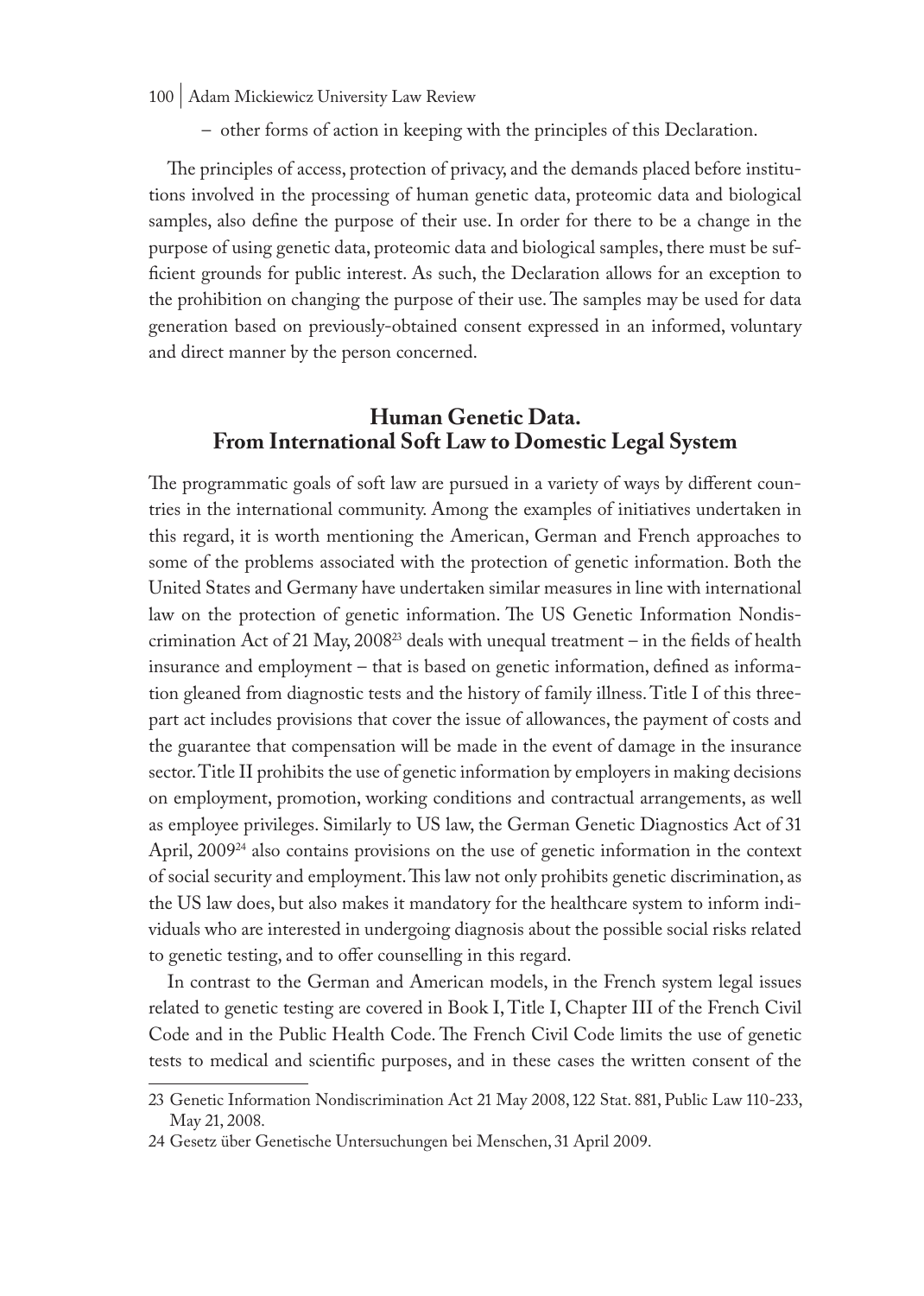person undergoing the test is a mandatory requirement. The detailed provisions on genetic testing, developed and elaborated in the French Civil Code, are set out in the Public Health Code. Chapter I of the Public Health Code stipulates the scope of the information that must be provided prior to the test and outlines the rules for reporting the results of such tests. The only person authorized to convey the result of a genetic test is the doctor who issued the referral for it. French law respects the right – expressed in the soft law provisions of international public law – to refuse to provide information on the results. Derogation from this principle is permitted, and crucial, in the case of serious genetic abnormalities, where the doctor is required to provide such information to the person concerned, or to his or her statutory representative. The French legislator has stipulated a detailed procedure for providing information to the family, involving both the doctor and the Biomedicine Agency. Such derogation from medical confidentiality results from the need to explain genetic implications to the tested person's family. Chapter II of the Public Health Code covers the profession of genetic counsellor, a role which can only be performed in authorized health centres, both private and public. The provisions of Chapter II also impose penalties for engaging in this work without the necessary permission.

#### **Conclusion**

This outline highlights the significance of the role of international soft law instruments in tackling global challenges that require supranational initiatives. Assessing the impact of soft law instruments on the legislative practice of selected countries in the international community, and thus assessing the way the provisions resulting from international programmatic norms are implemented, was preceded by an attempt to define the meaning of soft international law from a theoretical perspective. The brief introduction presented three ways of conceptualizing the notion of soft law in the legal sciences – positivist, rationalistic and constructivist. The first defines soft law by adopting a binary criterion that distinguishes two regimes of public international law, and defines soft law as non-binding. The second defines soft law in terms of the choice made by the international community, highlighting the benefits of adopting this legal regime. With the third way, the focus is on the process of creating and implementing the standards of international law, by addressing the issue of law in the context of socialization as means of strengthening the shared system of norms. Through adopting the perspective of institutional rationalism extended to the paradigm of legalism, the study considers the implementation of international standards in the field of genetic data protection in selected legal systems. These initiatives, undertaken by Germany, the United States of America and France, highlight the role of the choices made by the states of the international community when it comes to addressing the local effects of global, civilizational challenges.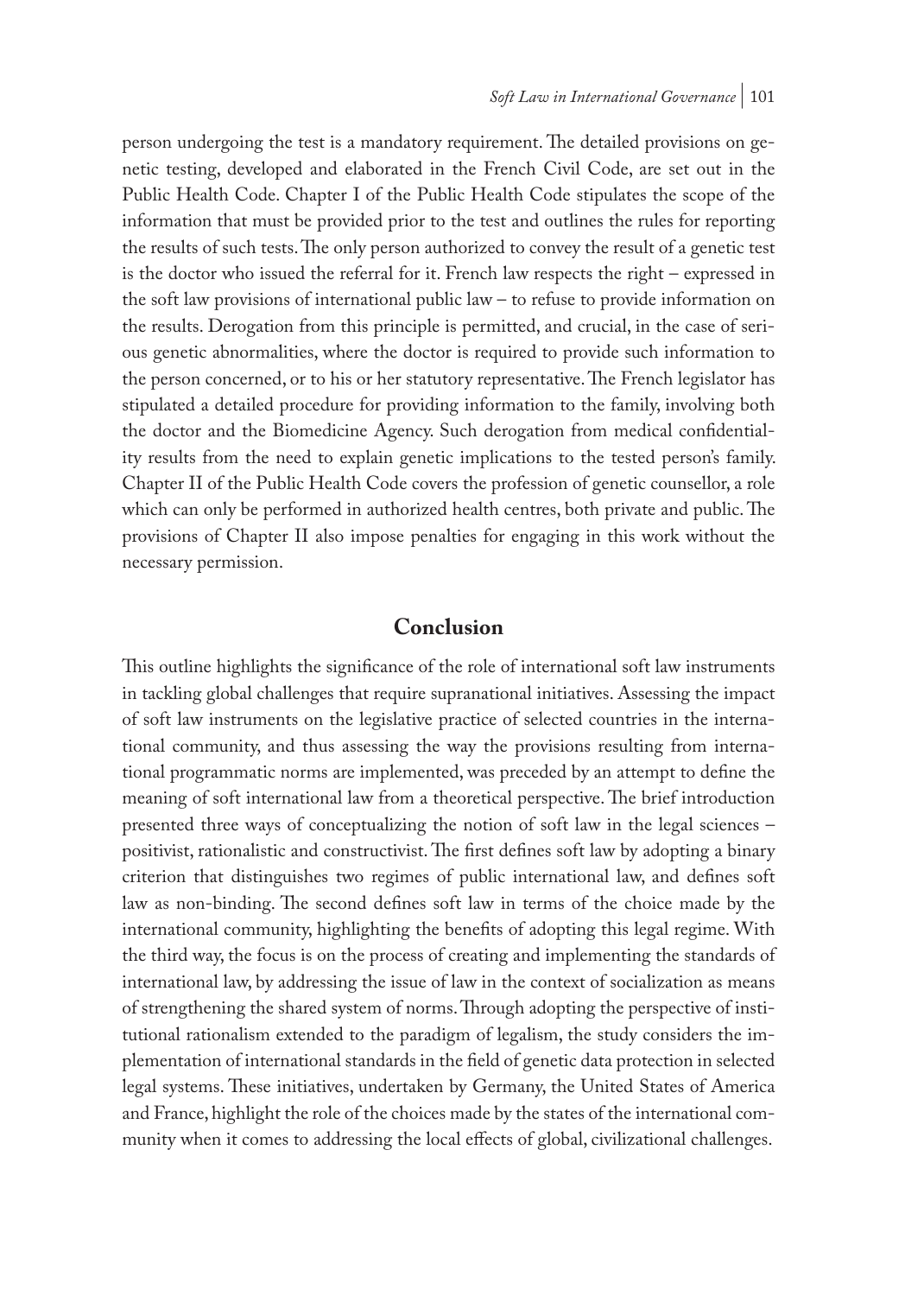#### **Literature**

- Abbott K.W., Keohane R.O., Moravcsik A., Slaughter A.M., Snidal D., *The Concept of Legalization*, "International Organization" 2000, vol. 54, issue 3.
- Adler E., *Constructivism and International Relations Theory*, in *Handbook of International Relations*, eds. W. Carlsnaes, T. Risse, B. Simmons, London 2002.
- Bovenberg J.A., *Property rights in Blood, Genes and Data. Naturally yours?*, Leiden Boston 2006.
- Exter A. den et al., *International health law and ethics*, Apeldoorn Antwerp Portland 2009.
- Guzman A., *The Design of International Agreements*, "The European Journal of International Law" 2005, vol. 16, no. 4.
- Hillgenberg H., *A Fresh Look at Soft Law*, "European Journal of International Law" 1999, no. 3.
- Lipson C., *Why Are Some International Agreements Informal?*, "International Organization" 1991.
- Kingsbury B., *The Concept of Compliance as a Function of Competing Conceptions of International Law*, "Michigan Journal of International Law" 1998, vol. 19.
- Reinicke W., Witte J.M., *Interdependence,Globalization, and Sovereignty: The Role of Non-binding International Legal Accords*, in *Commitment and Compliance: The Role of Non-Binding Norms in the International Legal System*, ed. D. Shelton, Oxford 2003.
- Ruggie J., *What Makes The World Hang Together*, "International Organization" 1998, no. 3.
- Snyder F., *Soft Law and International Practice in the European Community*, in *The Construction of Europe: Essays in Honour of Emile Noël*, ed. S. Martin, Dordrecht 1994.
- Trubek D., Cottrell P., Nance M., *Soft Law, Hard Law and European Integration: Toward a Theory of Hybridity*, "University of Wisconsin Legal Studies Research Paper" 2005, no. 1002.
- Serour G.I., Ragab A.R.A., *Ethics of genetic counselling*, in *The SAGE Handbook of Health Care Ethics*, eds. R. Chadwick, H. ten Have, E.M. Meslin, London 2011.
- Symonides J., *Międzynarodowe instrumenty prawne w dziedzinie bioetyki i biotechnologii*, in *Prawa człowieka wobec rozwoju biotechnologii*, Warszawa 2013.
- Genetic Information Nondiscrimination Act 21 May 2008, 122 stat. 881, Public Law 110-233, May 21, 2008.
- Gesetz über Genetische Untersuchungen bei Menschen, 31 April 2009.
- International Declaration on Human Genetic Data adopted on 16 October 2003 by the 32 Session of the General Conference of UNESCO.